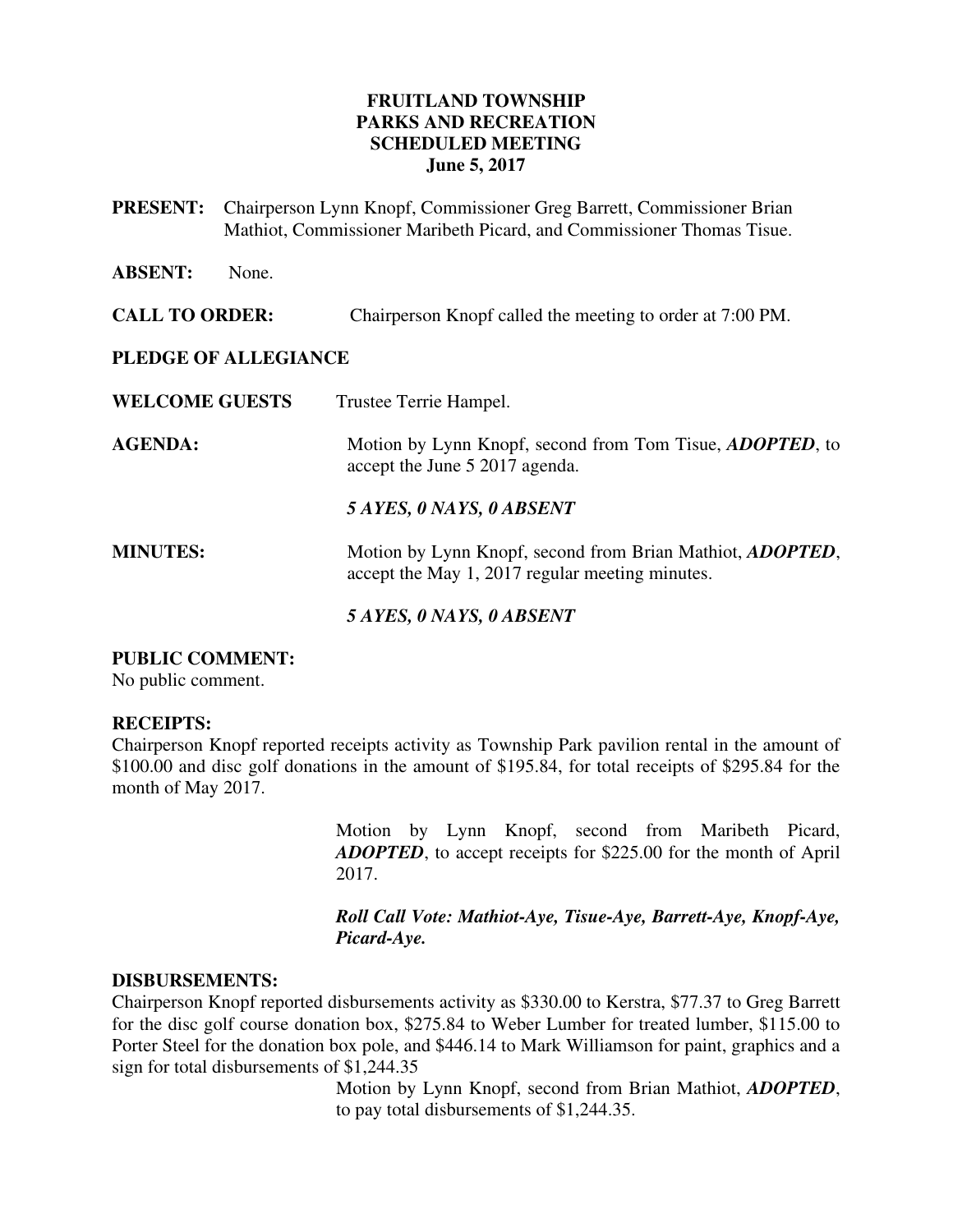### *Roll Call Vote: Picard-Aye, Knopf-Aye, Barrett-Aye, Tisue-Aye, Mathiot-Aye.*

#### **OLD BUSINESS:**

#### **1. Patrick Bouman – Eagle Scout Project**

No update. Patrick wasn't present and no work has begun on the project.

#### **2. Disc golf course update**

Commissioner Barrett reported that there has been positive feedback on the course, as well as a lot of play. In terms of the worry about erosion, signs have been put up to help. He also said that there is an Eagle Scout project on erosion, so they will be helping with the disc golf course and areas of concern. Commissioner Barrett said that six benches have been put in that were made and donated by Mark Williamson. He added that there are five trash containers, and he's looking to eventually get more. Chairperson Knopf questioned if the Township maintenance is in charge of taking care of the trash, and Commissioner Barrett reported that he was unsure, but that liners have been put in. Commissioner Barrett also reported that the t-pads for the course will be put in on June  $17<sup>th</sup>$ , with this also being an Eagle Scout project. He added that the bulk of the course will be complete once the t-pads are in place. The commissioners discussed having an introduction to disc golf for residents and individuals who don't know how to play.

#### **3. NHS volunteering**

The commissioners are all supportive of the NHS students completing work within the Township/parks as it will decrease the Township funds being used. They are looking forward to taking care of some of the items that haven't been completed due to budget constraints. The commissioners discussed what ideas were brought regarding projects for the students, including working on the bleachers at Nestrom Road Park, the stairs, the pavilion, invasive species within the township, an "Ace Hole" to prevent graffiti on the disc golf course, and more. Commissioner Picard will forward the list to Mary Mansfield for placement on the Township's website. The waiver will also be placed on the website.

#### **4. Tru-Green update**

Chairperson Knopf reported that Tru-Green comes out four times a year. Commissioner Tisue stated that he did not contact Tru-Green about what chemicals are used on the field, but stated that if they are up to date on their licensing, he is okay with what they're doing.

#### **5. Website article**

Chairperson Knopf stated that this is still in process.

#### **6. Pavilion door replacement**

Commissioner Mathiot stated that he made two calls, but has not yet completed the quote process. Chairperson Knopf stated that the group could communicate about this via email.

#### **7. Tennis courts**

Chairperson Knopf stated that she would like to add the tennis courts to the Master Plan. Commissioner Tisue stated that he found Chairperson Knopf to be asserting that she made the right choice in just patching the courts this year. She responded that the whole commission voted on what to do with the tennis courts, and added that the Township Board recommended that the commission just patch and repaint the course this year. Commissioner Knopf stated that the decision and work was not a one-person effort. Commissioner Tisue then stated that he would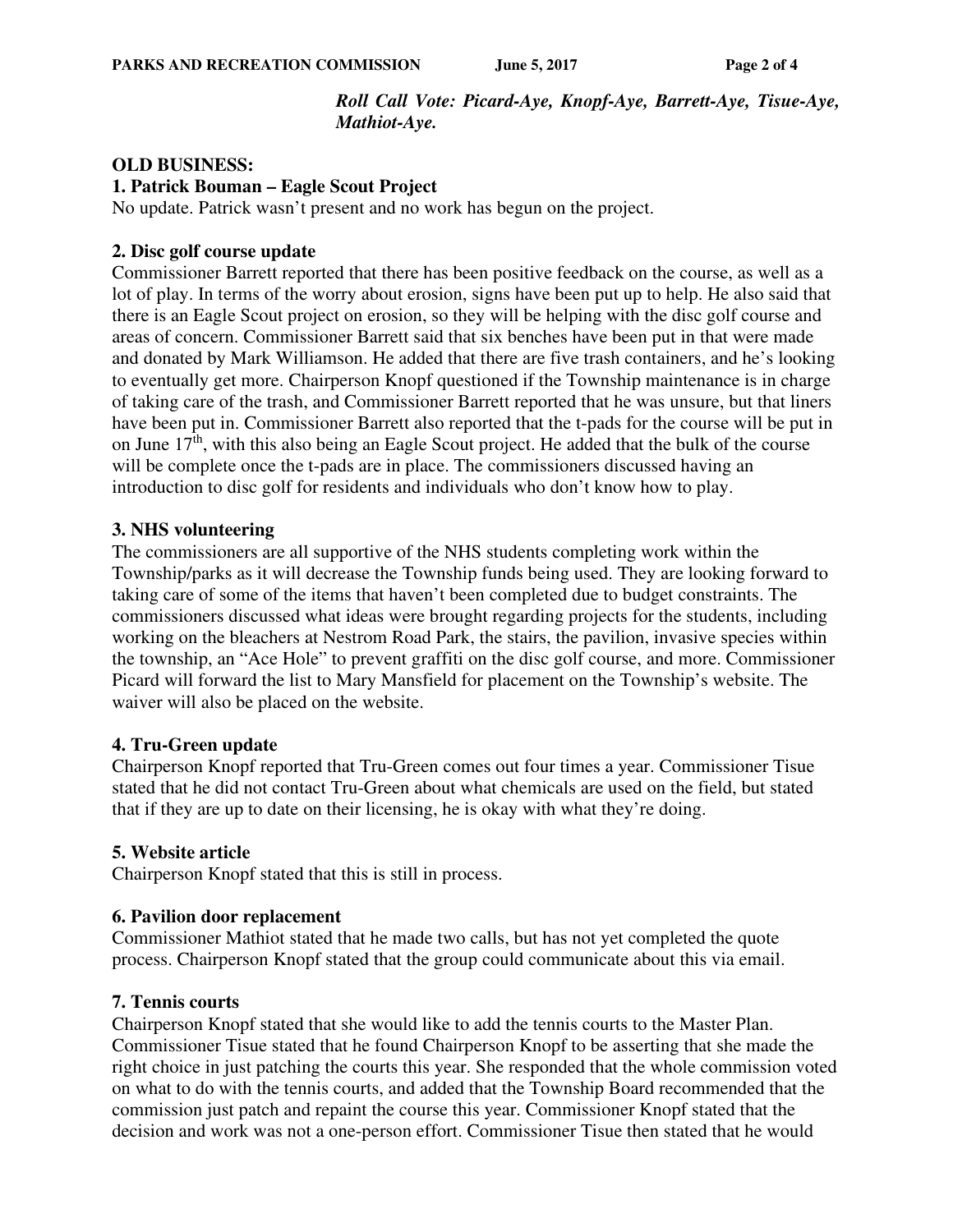like to see alternatives to total replacement of the courts. Commissioner Mathiot stated that alternatives do not exist until the tennis courts are placed in the Master Plan. The group agreed that they could still seek ideas, but that it would be part of the discussions during the Master Plan update.

## **8. Park inspection**

Chairperson Knopf reported that Duck Lake Road Park needs attention. She stated that it needs to be mowed, leaves need to be blown off the basketball court, and weed killer needs to be used, as weeds are coming through the cracks of the court. Chairperson Knopf also stated that the trash can has been removed from the park. She reported that Marcus Park has a board on a picnic table that needs to be fix. At Nestrom Road Park, the grills are full and need to be emptied. Commissioner Knopf reported that the far pavilion needs attention, including the cleaning of the picnic tables and sweeping it out. She added that prior to the meeting, she talked to some of the individuals that were out at the baseball field. They had recommended having some form of concessions there, possibly even a pop machine. They also said that a weed killer needs to be put on the field, as well as chalk lines. Chairperson Knopf stated that she believes this is something former Commissioner Steve Urban did when he was taking care of the field.

## **NEW BUSINESS:**

## **1. July meeting**

The commissioners decided that it would be best to cancel the July meeting and move it to August 7, 2017.

## **UPDATES:**

Chairperson Knopf commented on the plans for the acreage behind the fire barn, and discussions regarding the acreage the Parks and Recreation Commission has jurisdiction over. The commissioners all agreed to make no decisions regarding their property until plans are in place for the property behind theirs.

# **COMMISSIONERS COMMENTS:**

Commissioner Picard asked about a map of Marcus Park, and Commissioner Tisue stated that a survey has to be on file from when a portion of the property was given away. She also asked about the soccer nets at Nestrom Road Park, and the possibility of creating a field for using of possible games and practices. Commissioner Picard will be looking into this further.

Chairperson Knopf mentioned the memo that was sent to the commissioners by Supervisor Jeske earlier in the day regarding the portable restroom at Marcus Park. The commissioners didn't agree with the response. They showed satisfaction that they had some reasoning finally given, but Chairperson Knopf stated that discussions have taken place with the Muskegon County Road Commission and Kerkstra, and the points given in the memo did not match the information that the commission has been given, such as the MCRC stating it to be dangerous and any company who would place the portable restroom having difficulty placing and maintaining it. It was also pointed out that a portable restroom and parking at Marcus Park are in the Master Plan that was approved by the Township Board, leaving the commissioners feeling as if this reason alone requires these items to be revisited. The commissioners agreed to move forward with pursuing the placement of a portable restroom at the park.

Chairperson Knopf also suggested looking at the possibility of renting the second pavilion moving forward.